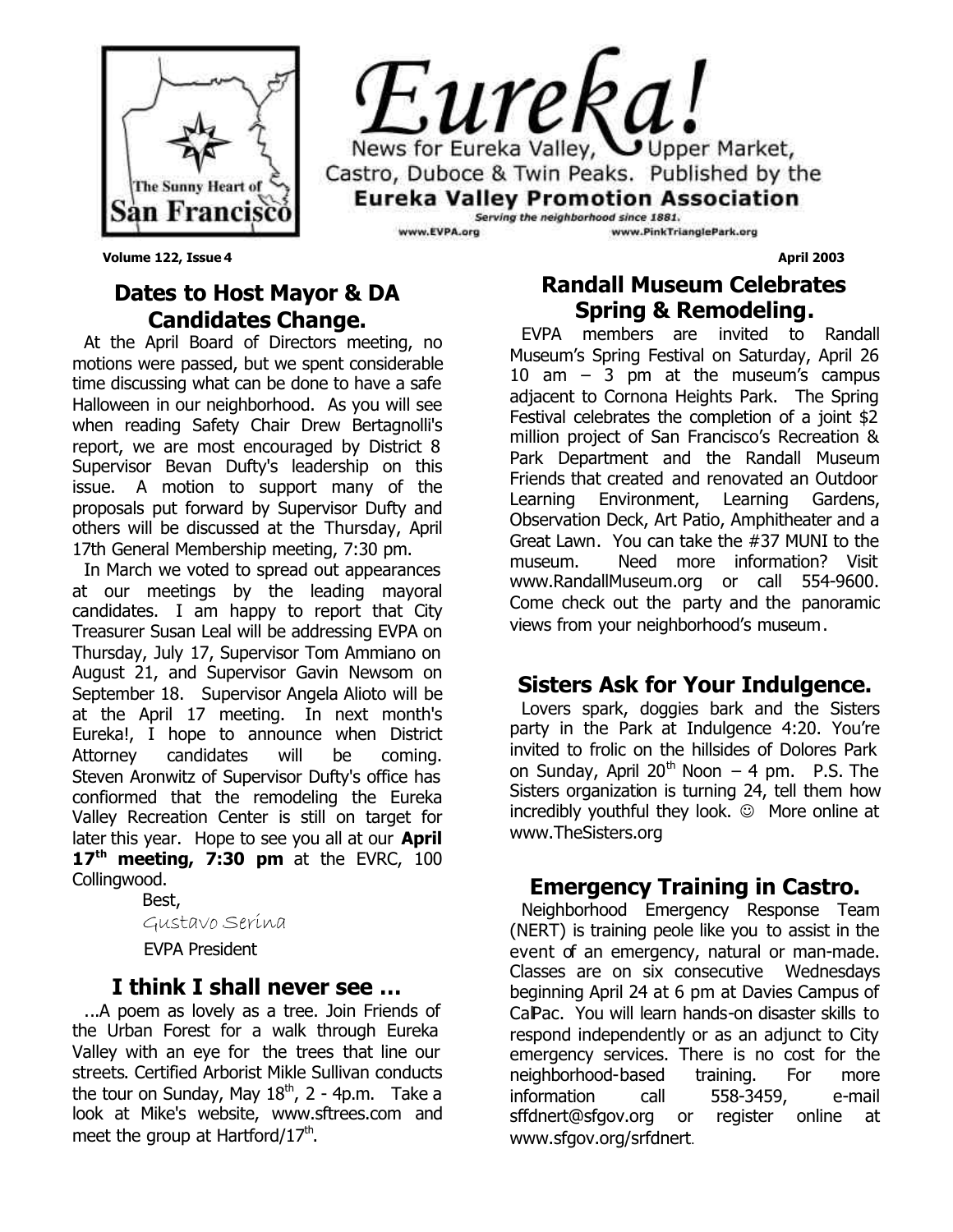### **Halloween Planning Begins.**

On Wednesday March 26, a special meeting of the City Services Committee was held at City Hall. In attendance were Supervisors Dufty, Ma & Newsom, and John Kennedy from the City Attorney's Office. At issue was a proposal by Supervisors Dufty and Ammiano to establish Halloween in the Castro as a City-managed event. Over the years various groups have taken out permits to sponsor the event. These groups include the Sisters of Perpetual Indulgence, Community United Against Violence (CUAV), and others. The past two years no group has done this. Permit applicants incur the costs of re-routing MUNI, increased SFPD patrols, DPT Officers, liability insurance and DPW for clean-up. Small groups can no longer magae the costs. If the City were to manage this event, the City would incur the costs and provide greater coordination of efforts across departments. The other reality is that people will come to the Castro for Halloween. Prior efforts to move Halloween to Civic Center was not successful. The outcome of the meeting is that the City Services Committee will work with various City agencies and neighborhood groups in developing a plan for Halloween. Issues discussed were: **1**. establishing a clear perimeter for the event with check-points, **2**. investigating the feasibility of a zero-tolerance on open containers, **3**. establishing clear beginning and ending times for the event, **4**. providing small entertainment venues to focus the crowd, **5**. working with MUNI and BART to get folks out of the neighborhood when festivities are over, **6**. working with local media to educate the public, and **7**. working with SFPD and ABC to educate licensees about enforcement for violators. EVPA has not taken a position on Halloween but **it will be discussed at the April 17th General Membership Meeting**. EVPA's Safety Committee will be active in discussions with Supervisor Dufty's office. Join the Safety Committee by contacting Drew Bertagnolli at 552-9331 or andrewbertagnolli@hotmail.com

## **City Budget Hearings in 'Hood.**

The Budget Committee of the Board of Supervisors will hold a meeting for neighborhood comments on the City's upcoming budget. Sound off thoughtfully on April 21, 4-7 pm, at Randall Museum, 199 Museum Street.

## **Dine Here on April 23.**

Enjoy dinner at one of these restaurants for Wednesday, April 23 and 25% of your bill will benefit the STOP AIDS Project. We encourage you to support these neighborhood restaurants that are EVPA members and Dining for Life participants. Make your reservations for 4/23 at:

**Blue …863-2583 Home …503-0333 Bagdad Café …621-4434 Catch …431-5000 Lalo's …621-5256 Red Grill …255-2733**

## **60-Days Notice Now Required.**

Did you know that a new law requires a 60-day notice be given to a tenant if that tenant has been on the premises for a year or more? For tenants who have occupied rental property for less than a year, the required notice period is equal to the time between rent payments, i.e. 30-days in the case of monthly renters.

## **More & More EVPA.**

EVPA membership continues to grow with quality members, Please extend a warm welcome to March's new members:

#### **Derek Anderson & Wayne Edfors of CityRealtors.com**

#### **P. O. Plus Corporation**

#### **Renewed & Refreshed!**

Our thanks also to renewing member:

#### **Adam Hagen**

Don't see your name? Hmmm. Check your mailing label and send in your renewal promptly.

## **Clean City Coalition Coming.**

The Clean City Coalition will be coming to our neighborhood on two dates: Saturday, June 7th at Harvey Milk Plaza, and Saturday, June 14th, at Dolores Park. EVPA volunteers are sought to help. Please take a moment to contact Tim Dewey-Mattia, Outreach and Recycling Coordinator for Clean City Coalition, at (415) 508-0050 to help and to suggest 'hotspots' for special attention. Let's continue our roll-up-thesleeves approach to neighborhood beautification by helping. More info at www.SFCleanCity.com

## **Congratulations, Herb!**

Former EVPA Treasurer Herb Cohn has been elected President of Merchants of Upper Market & Castro (MUMC). Congratulations!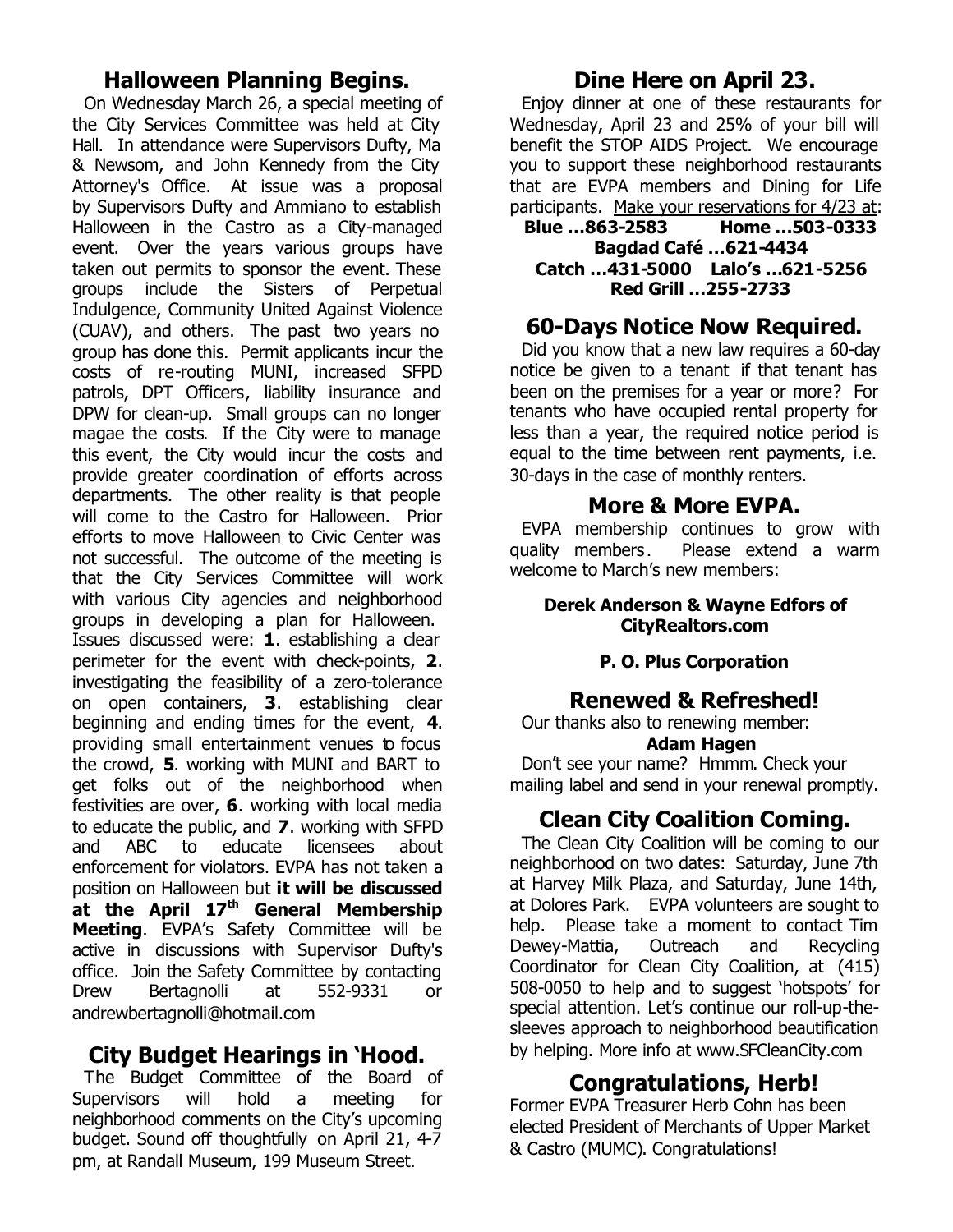





OFFICE: 415-296-2190 ahagen@mcguire.com

YOUR NEIGHBORHOOD REALTOR YOUR NEIGHBORHOOD RESOURCE

# **Patelco Credit Union**

Lowest Auto Loan Rates in Patelco's History Same Rates for New, Used or Refinancing Up to 100% Financing - Up to 84 Month Term 2193 Market St at 15th Monday - Friday 10am - 6pm Saturday 10am - 2pm **Mention this Ad for FREE MEMBERSHIP** 



Tom Geller . Zephyr Real Estate 415-731-5011 x133 · www.tomgeller.com

#### **March 20, 2003 General Membership Meeting Minutes**

7:30pm: Call to order. **New Business**: **1**. Dan Glazer, owner of Hot Cookie at 407 Castro Street and a neighborhood resident, has proposed opening a Bagel Bros. bagel shop at 495 Castro, currently occupied by Planet Juice. Mr. Glazer requires a Conditional Use Permit for the bagel shop at this location and came to EVPA asking for support. A motion was made to support Mr. Glazer's CUP request, and after debate, the motion carried. **2**. A motion was made to invite the top four Mayoral and District Attorney candidates to individual EVPA meetings in the coming months. After debate, the motion carried. **3**. A motion was made to stagger invited candidates over four EVPA meetings, two candidates per meeting. After debate, motion carried. **Old Business: 1**. 2500 Market Street Update: The owner of 2500 Market has entered into a month-to-month lease with Ark of Refuge for the continuing operation of the Ark House while they prepare the new facility at 1038 Howard for occupancy. The following updates were reported by EVPA President Gustavo Serina: **a**. The CUP Commission Hearing for the new facility at 1038 Howard is scheduled for May 15. This date may change as efforts are being made through Supervisor Dufty's office to move up the hearing date. **b**. April 17 has been selected as a tentative date for a SoMa community forum to discuss this project; this date is pending a finalization of the Commission Hearing schedule. **c**. Mercy Charities will be vacating the building on April 15. Mercy generously is donating a number of desks, chairs, partitions, and other furniture/fixtuers to the Ark House and the agency as a whole. **d**. State Senator Mark Leno's office is working to identify the balance of the funds needed to rehab 1038 Howard. Once again, the construction period should not last more than 30 days, and our architect has a short list of general contractors who are available to jump right onto this project after a bid process is completed. **Committee Reports**: **Ed/Rec**: The first incident of vandalism was experienced by the Pink Triangle Park and Memorial. EVPA members Ed Allen and Mike Babbitt contributed to cleaning up this vandalism, and the take away brochures supplied by Michael Crawford and Tom Hanus continue to be a positive form of PR for the park. Efforts are continuing to find a landscape architect who can help with the clean-up of the park prior to the dedication ceremony. EVPA member and board member David Weiss has volunteered to research possible sources for the granite facing proposed on the retaining wall. In response to EVPA member Gary Weiss' question about the trimming of palm trees on Market Street, EVPA President Gustavo Serina contacted Steven Aronowitz of Supervisor Dufty's office and found that the trees are the responsibility of MUNI, not DPW. Further research is ongoing. Gary also discussed a long-ago planting map for cherry trees along Castro Street. The Committee will research this through the Friends of the Urban Forest. The planned remodel of the EVRC is not meeting schedule. The plans for the remodel were not positively received by EVPA members generally. **Finance**: EVPA continues to be on sound financial footing. A call goes out for volunteers for the upcoming Castro Street Fair, as EVPA generates a substantial amount of operating cash from volunteers at the Fair. Interested EVPA members should contact Gustavo. **UTNC**: The space for the planned video store at the old Valley Pride Market, previously supported by EVPA, appears to be much for the needs of the video store. The owner and project sponsor is considering separating the space into two stores, although this is not a firm decision at the moment. **Safety**: Plans for a safe 2003 Halloween event are entering the public comment phase. Interested EVPA members are encouraged to contact Supervisor Dufty's office for more information. **Planning**: **1**. A diverse group of neighborhood activists, permit expediters, and others with an interest in residential building matters has proposed an amendment to the SF Building Code to close a loophole that allows demolitions without a permit. They made a presentation to the Planning Committee on March 19, 2003, seeking EVPA endorsement. While generally supporting the idea of clarifying the Building Code, The Planning Committee finds the amendment complicated and difficult to understand and is doing further research with the Building Department before making a recommendation to the membership. **2**. A proposed demolition at 171 Beaver Street will be replaced by new construction of condos. If you have concerns, you may get information from city planner Michael Smith at 558-6322. **3.** A variance request for a three-lot development at Mars and Corbett, which was opposed by EVPA, has had a successful resolution through the good offices of the Zoning Administrator Larry Badiner and the cooperation of the developer Bob Rickert. The middle lot will have only one building instead of two, thus saving a portion of the hillside facing Mars. **Meeting adjourned at 9pm**.

**THE NEXT MEETING IS THURSDAY, APRIL 17 AT 7:30 PM @ 100 COLLINGWOOD (EVRC).**